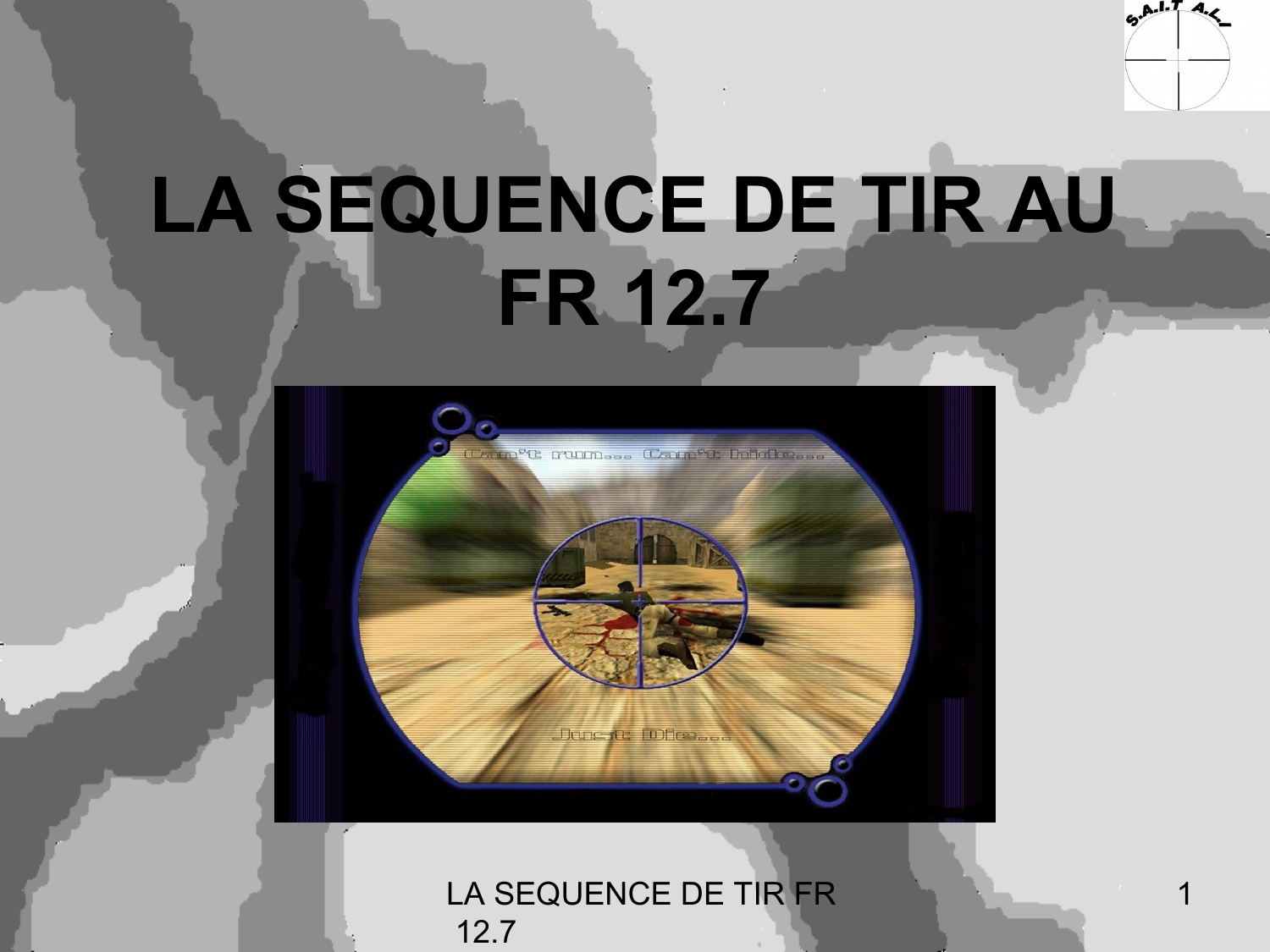# **PLAN**

- **PREAMBULE**
- **PRINCIPE**
- **CONTRAINTES**
- **LES SALVES**
- **LE TIR SYNCHRO**
- **LE TIR DIFFERE** • **LE ROLE DE LA PIECE**

LA SEQUENCE DE TIR FR 12.7

 $6 - A - I$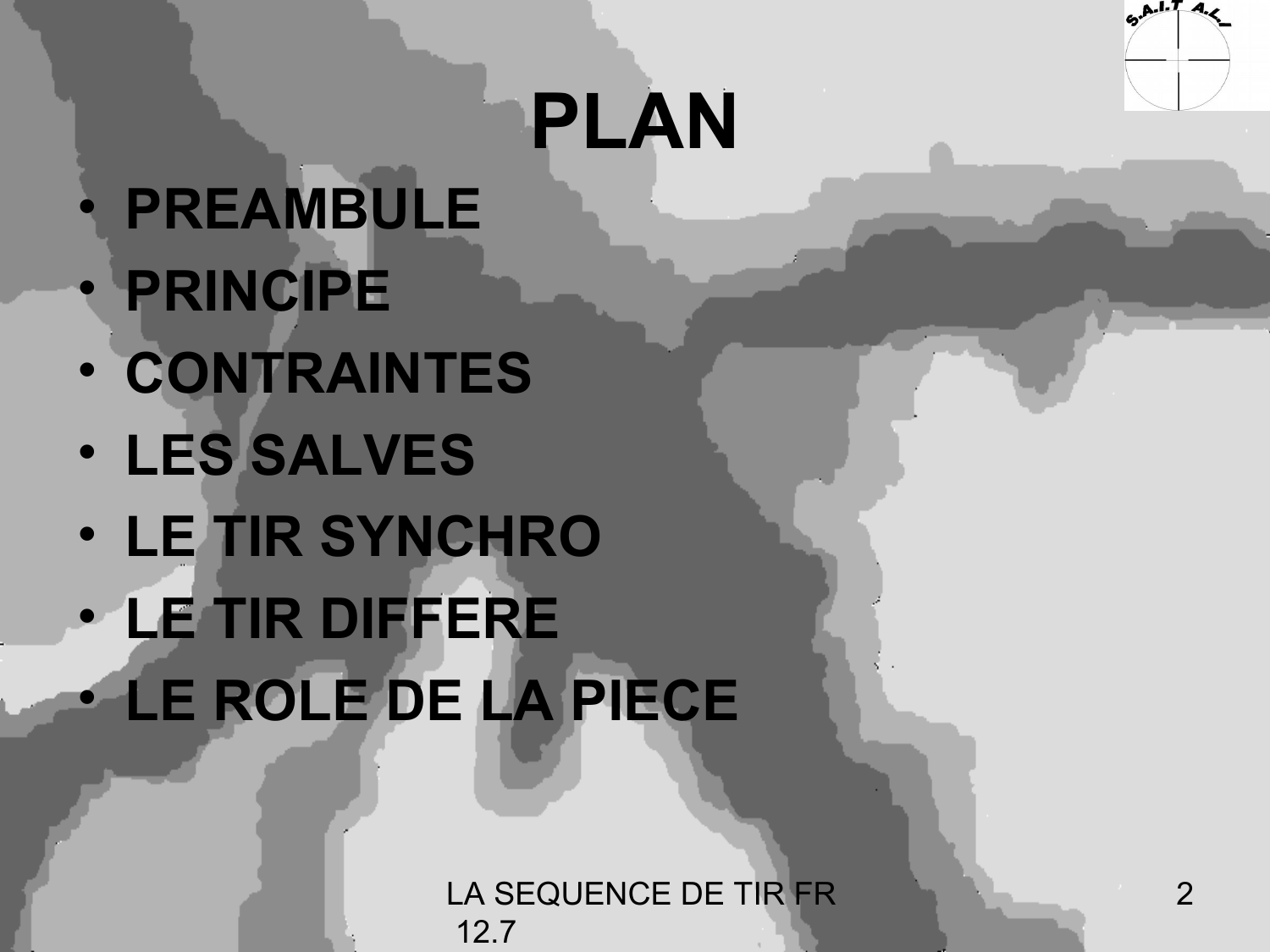

### **PREAMBULE**

- **LA SEQUENCE DE TIR PROPREMENT DITE SE SITUE APRES:**
	- **LA PHASE DE DETECTION, RECONNAISSANCE ET IDENTIFICATION DE L' OBJECTIF.**
		- **LA REFLEXION MENEE PAR LE CDG OU**  LE CDP QUANT AU BIEN FONDE OU NON **DE L' OUVERTURE DU FEU.**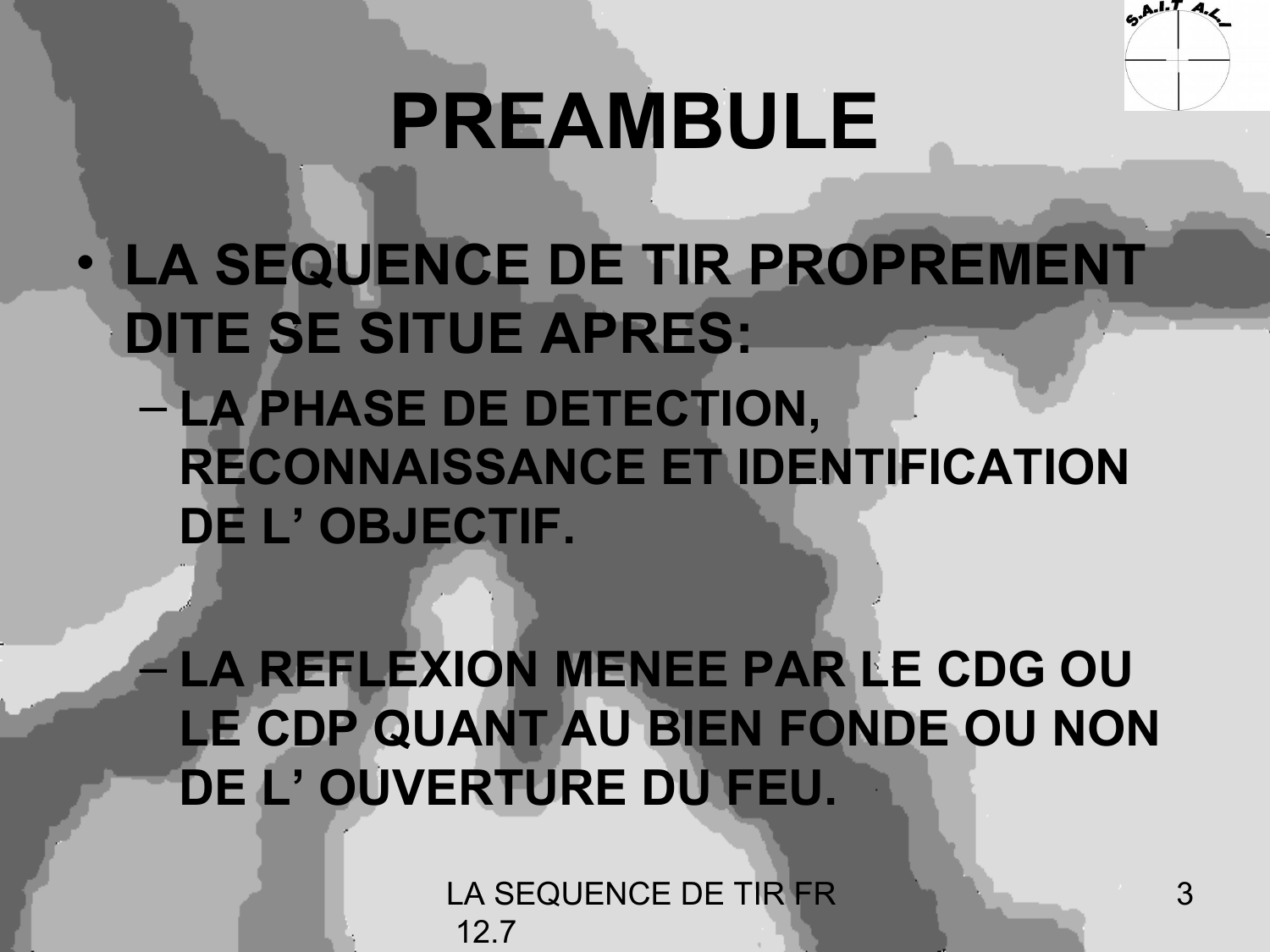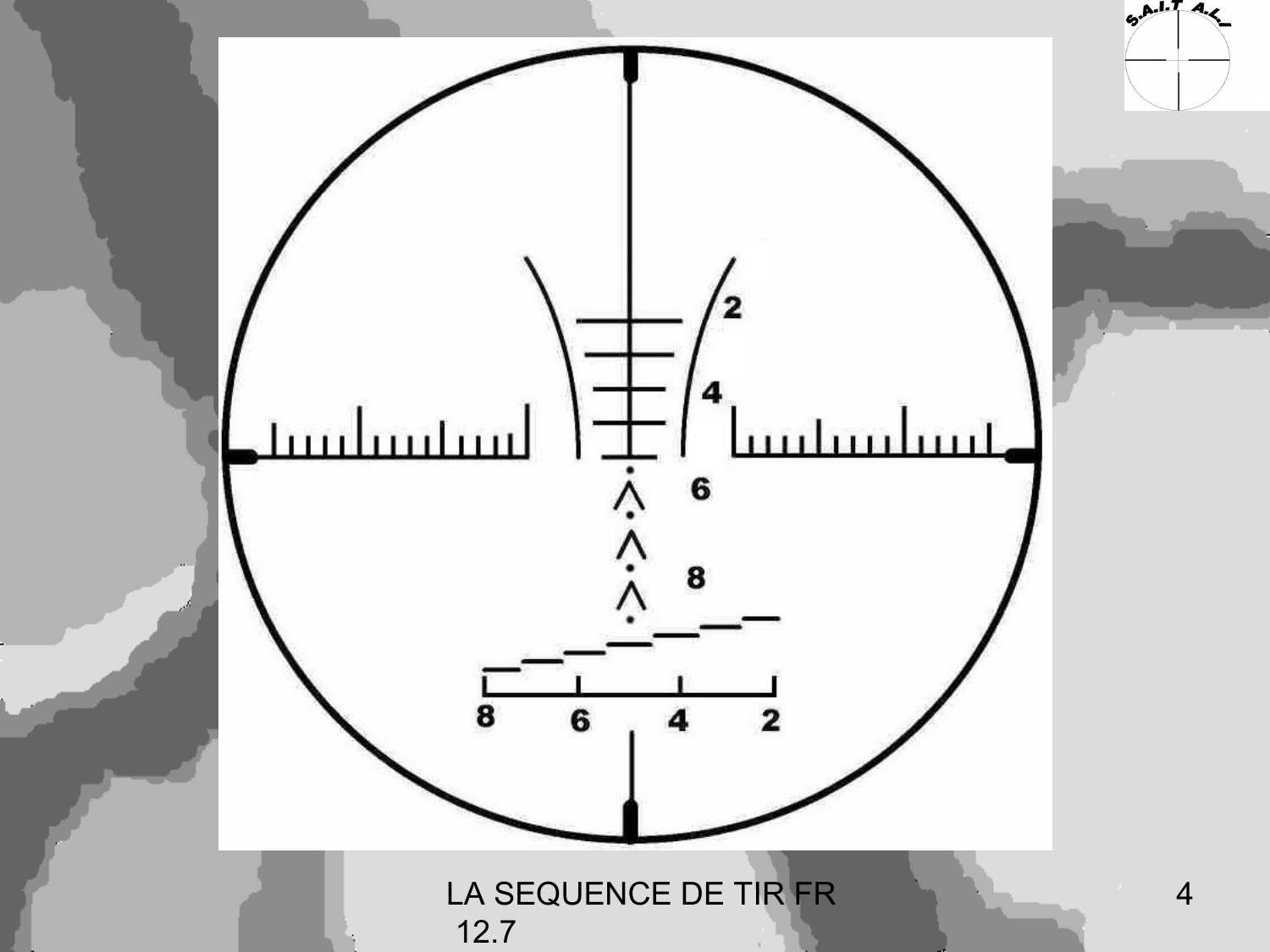## **LE GUIDE DE REFLEXION DU CDG (RAPPEL)**

- **GUIDE DE REFLEXION DU CDG OU LE CDP AFIN D' APPRECIER LA SITUATION QUANT A FAIRE USAGE DU FEU;**
	- **OBJET DE LA MENACE EXERCEE PAR L' OBJECTIF;**
		- **SUR LE GROUPE;**
		- **SUR LES AMIS;**
		- **SUR LA MISSION.**
	- **VALEUR TACTIQUE DE L' OBJECTIF;**
		- **COMPTE TENU DE LA MISSION;**
		- **COMPTE TENU DE SON INTERET POUR L' ENI, LES AMIS;**
		- **PROBABILITE D' ATTEINTE D' EMBLEE**
			- **EVALUATION DES PARAMETRES;**
			- **REDOUBLEMENT DU TIR;**
			- **CHOIX DE LA MUNITION.**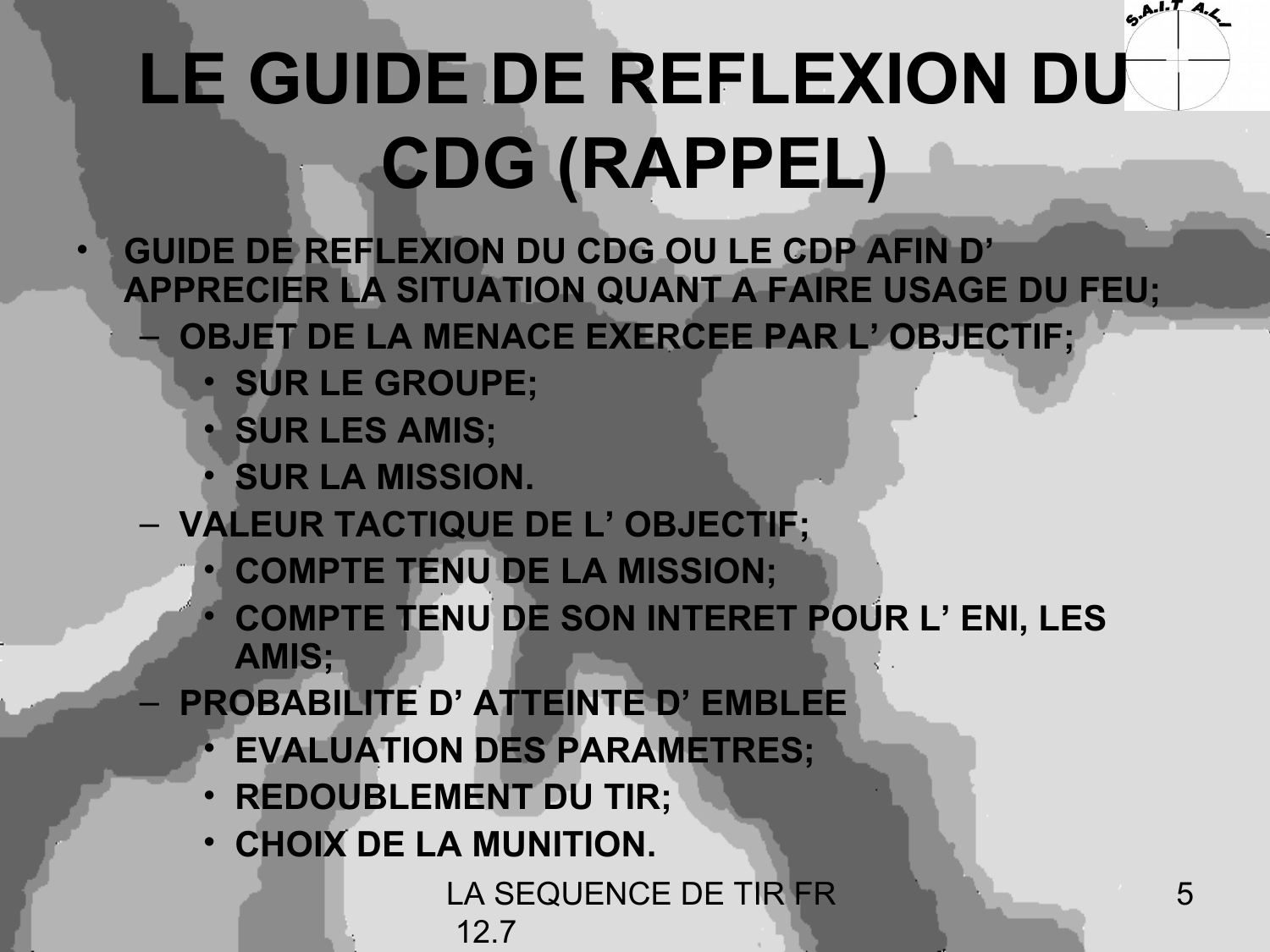### **LE GUIDE DE REFLEXION DU CDG (RAPPEL)**

– **REACTION DE L' ENI AU TIR;**

- **CONTRIBUTION A LA REALISATION DE LA MISSION;**
	- **COHERENCE AVEC L' INTENTION DU CHEF;**
	- **METTRE EN CAUSE LA COLLECTE DE RENS. OU LA DESTRUCTION D' UN OBJECTIF PLUS IMPORTANT;**
	- **MISE EN DANGER DES AMIS.**
- **L' OBJECTIF EST IL CLAIREMENT IDENTIFIE.**

• **A L' ISSUE DE CETTE REFLEXION, LE CDG DETIENDRA LES ELEMENTS POUR ORDONNER OU NON LE FEU.** • **SI L' INITIATIVE D' OUVERTURE DU FEU A ETE LAISSE A LA PIECE, LE CDP AURA A CONDUIRE LA MEME REFLEXION**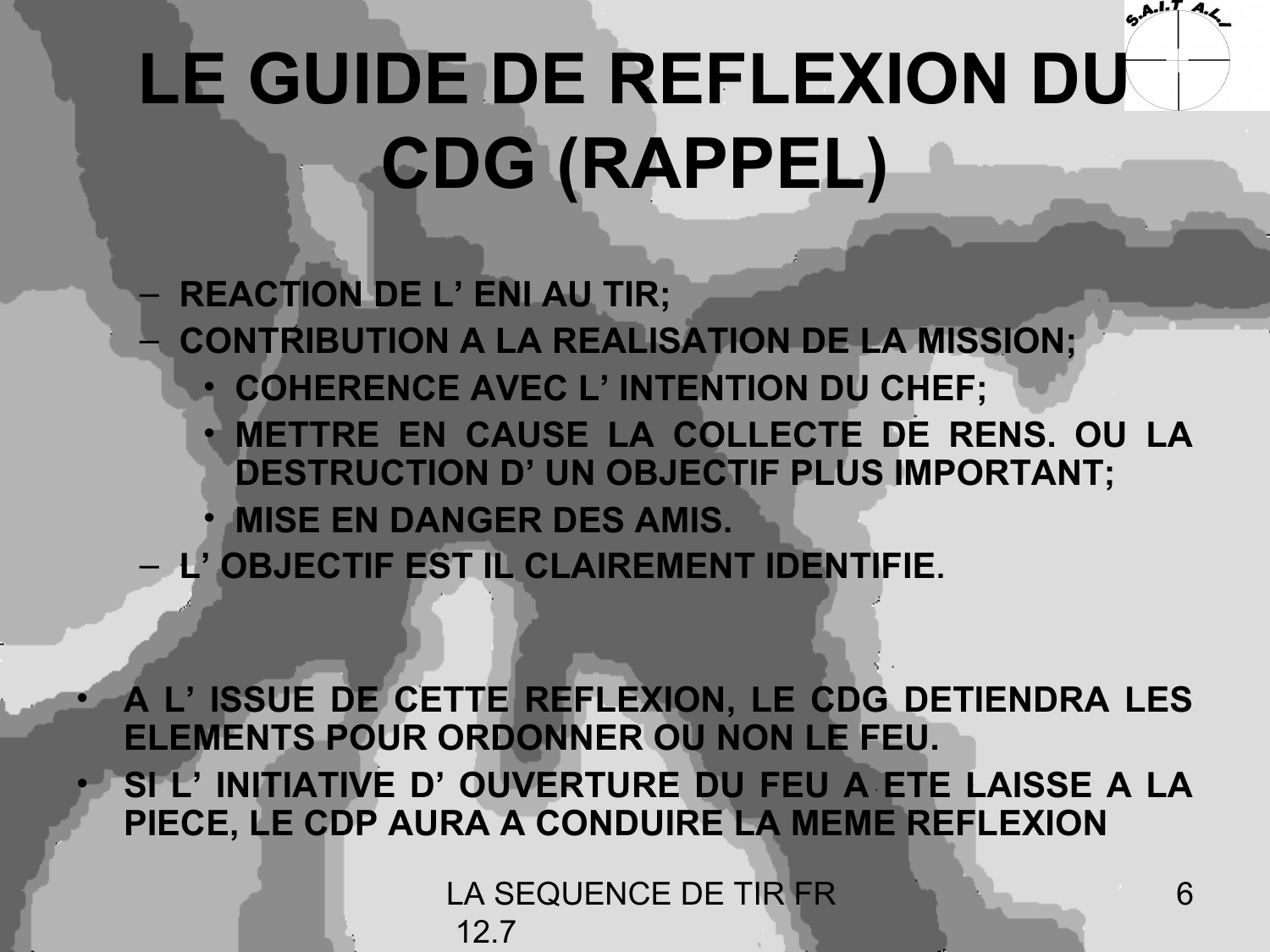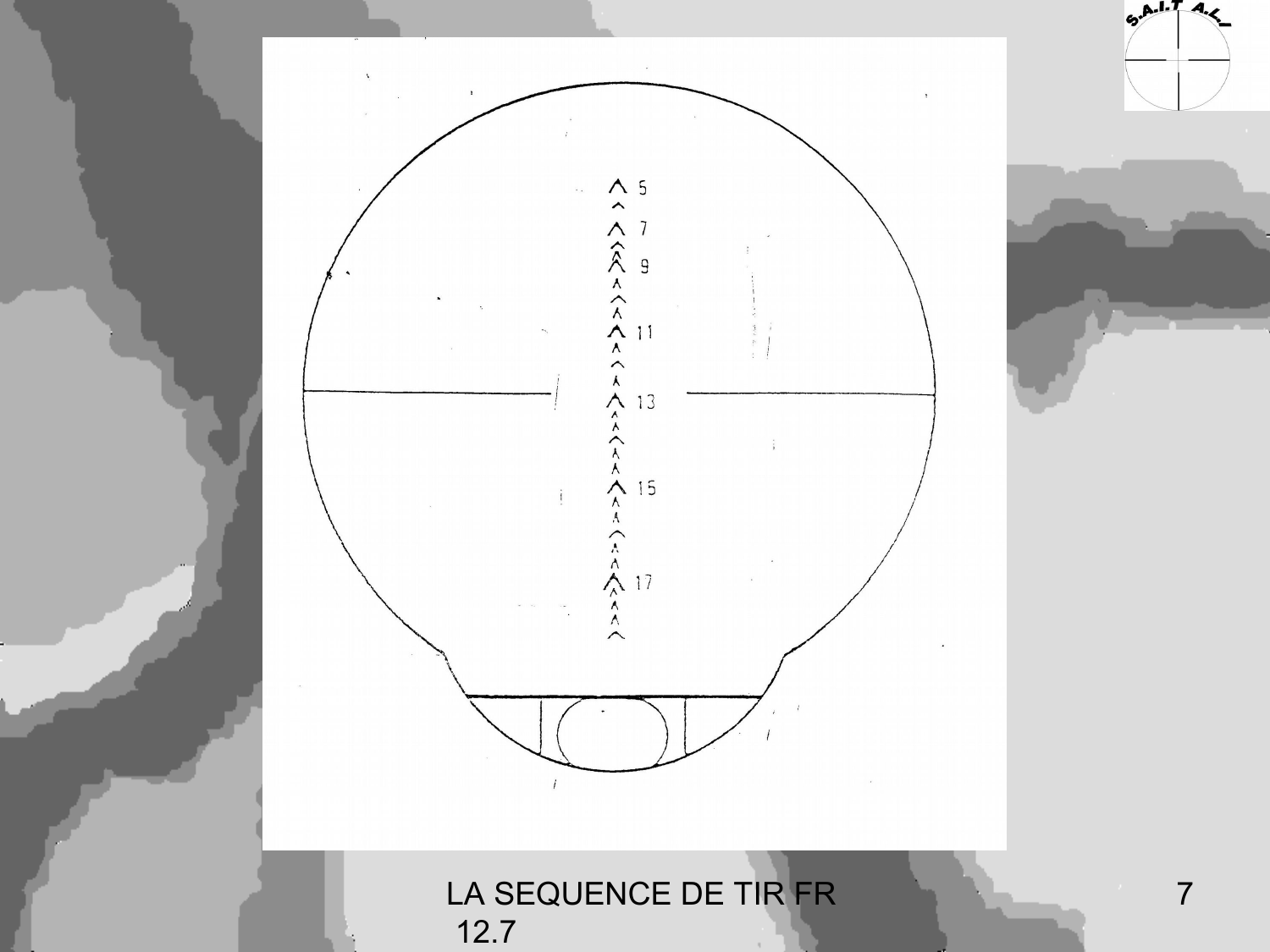

### **PRINCIPES**

- **IL FAUT DISSOCIER LE ROLE DU TE DE CELUI DU CDP**
	- **LE ROLE DU TE EST ESSENTIELLEMENT TECHNIQUE ET FOCALISE SUR LE TIR POUR ASSURER LE COUP AU BUT;**

**LE CDP CONDUIT LE TIR, EN FONCTION DES CONTRAINTES EXTERIEURES ET DES CHOIX TACTIQUES DU CDG.**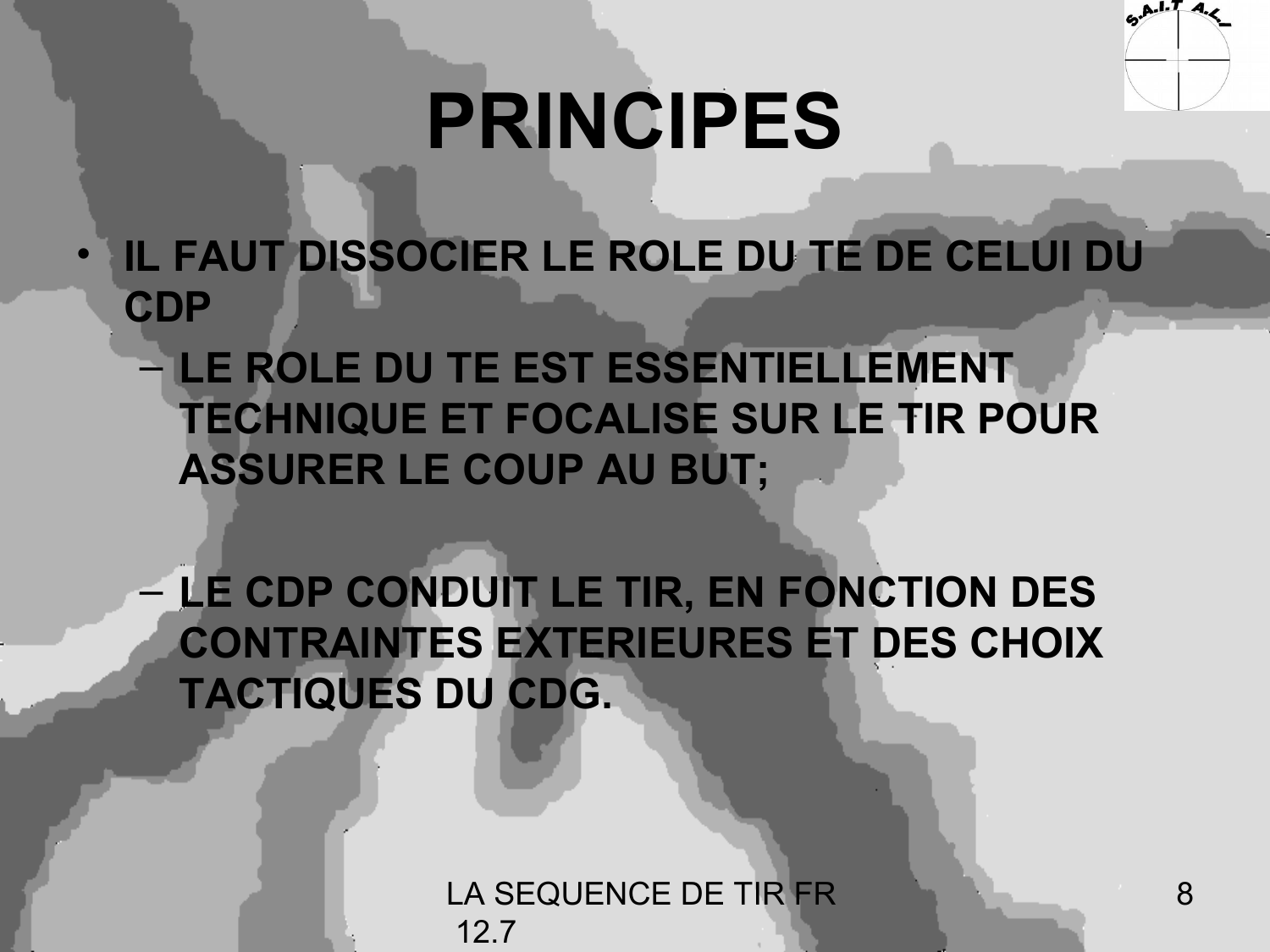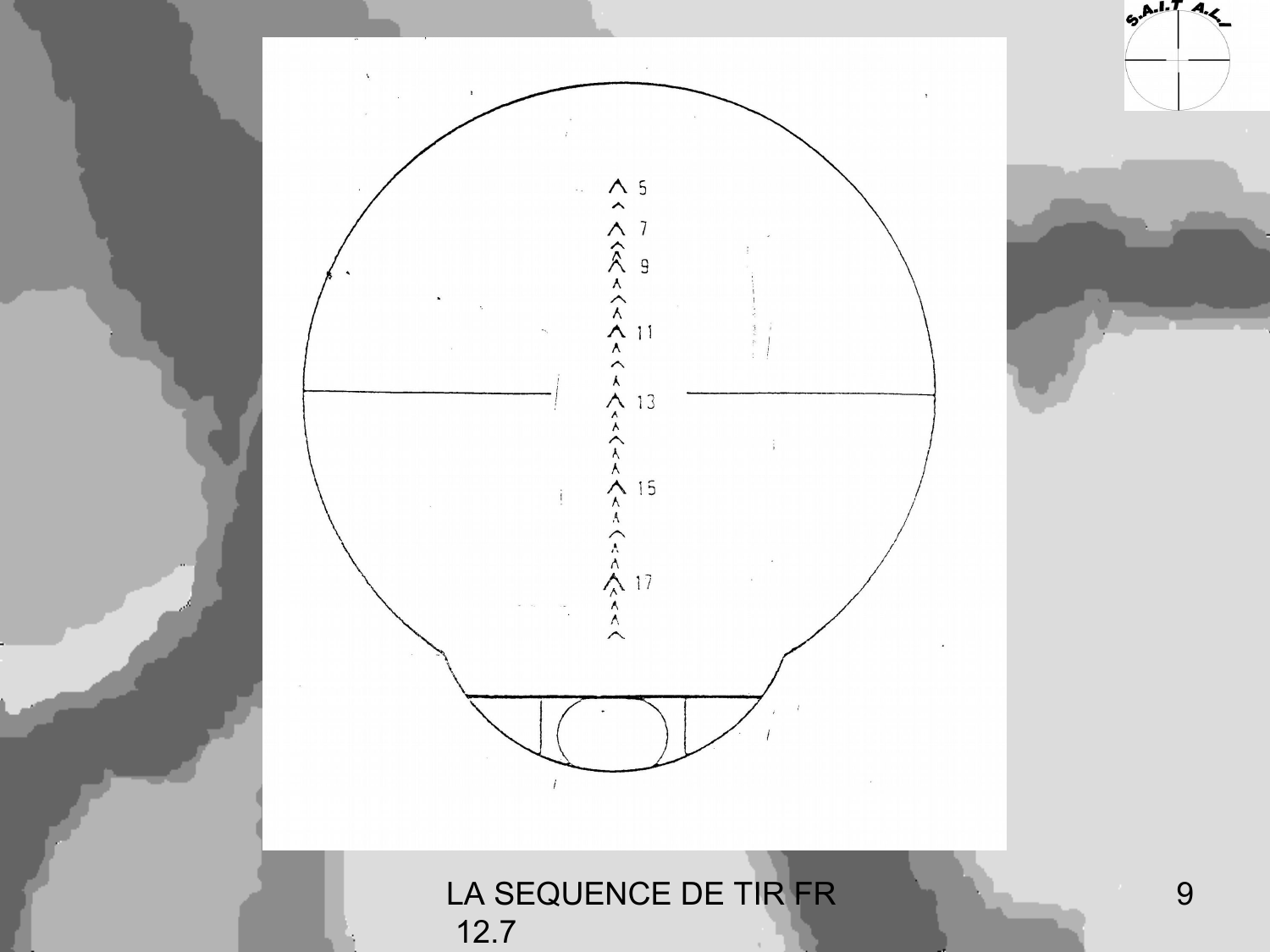

# **CONTRAINTES**

- **LES CONTRAINTES SONT LIEES ESSENTIELLEMENT A LA DETENTION OU NON DE PERIPHERIQUES PAR LE CDP.**
	- **TELEMETRIE,**
	- **AEROLOGIQUES,**
	- **METEOROLOGIQUES,**
	- **OBSERVATION DE LA ZONE D' OBJECTIF (OPTIQUE A FORT GROSSISSEMENT),**
		- **TABLES DE TIR (CALCULATRICE).**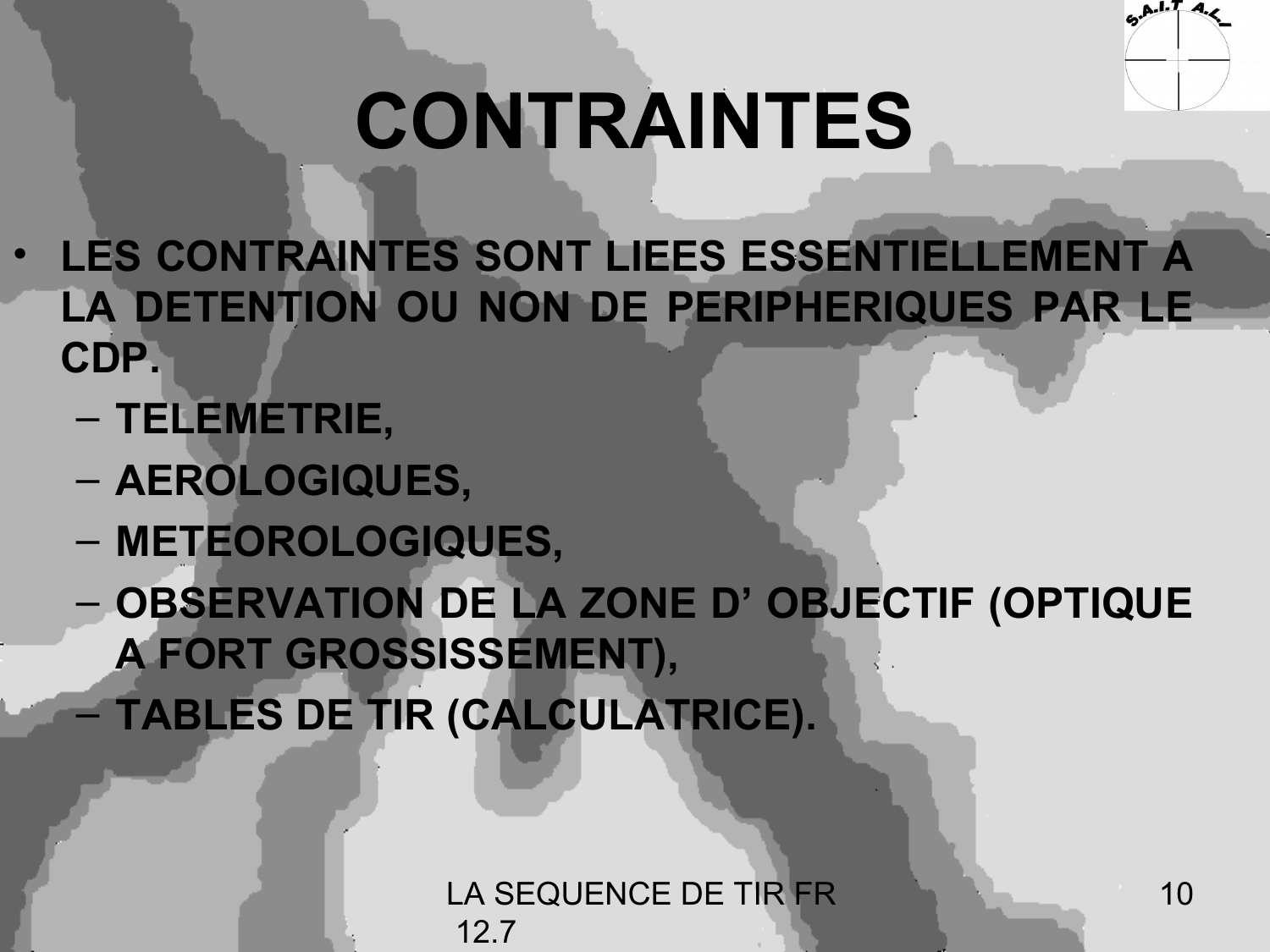

11

# **CONTRAINTES (SUITE)**

- **1° CAS LE CDG DETIENT LA « VECTOR »:**
	- **LES PIECES DOIVENT ETRE A PROXIMITE IMMEDIATE DU CDG (PB DE LA PROTECTION);**
	- **L' OCCUPATION DE LA POSITION DE RECHANGE DOIT ETRE SIMULTANNEE (PB DE LA CONTINUITE DU FEU);**
	- **UN SEUL OBJECTIF PEUT ETRE TRAITE A LA FOIS;**
		- **LE CHEF DE GROUPE NE CONDUIT PAS LE FEU ACCAPARE A TELEMETRER L' OBJECTIF.**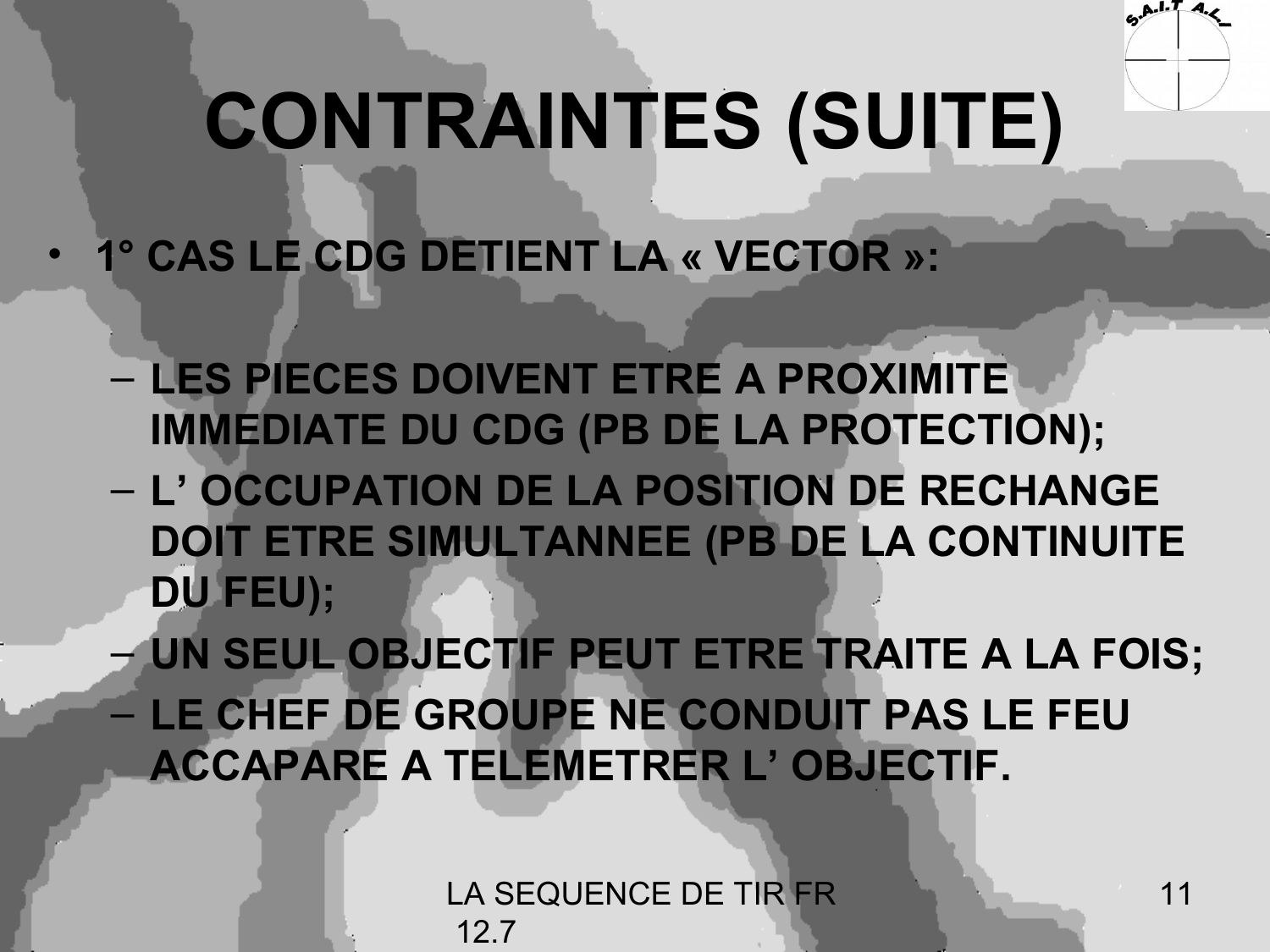

# **CONTRAINTES (SUITE)**

- **2° CAS CHAQUE PIECE DETIENT DES PERIPHERIQUES ADEQUATS:**
	- **CHAQUE PIECE EST AUTONOME, DONC;**
		- **LE DISPOSITIF DU GROUPE PEUT ETRE ELARGI;**
		- **LE GROUPE PEUT TRAITER SIMULTANEMENT PLUSIEURS OBJECTIFS;**
		- **LES PIECES PEUVENT « MANŒUVRER » POUR OCCUPER DES POSITIONS DE RECHANGE SUCCESSIVES;**
		- **LE CHEF DE GROUPE CONDUIT LE FEU.**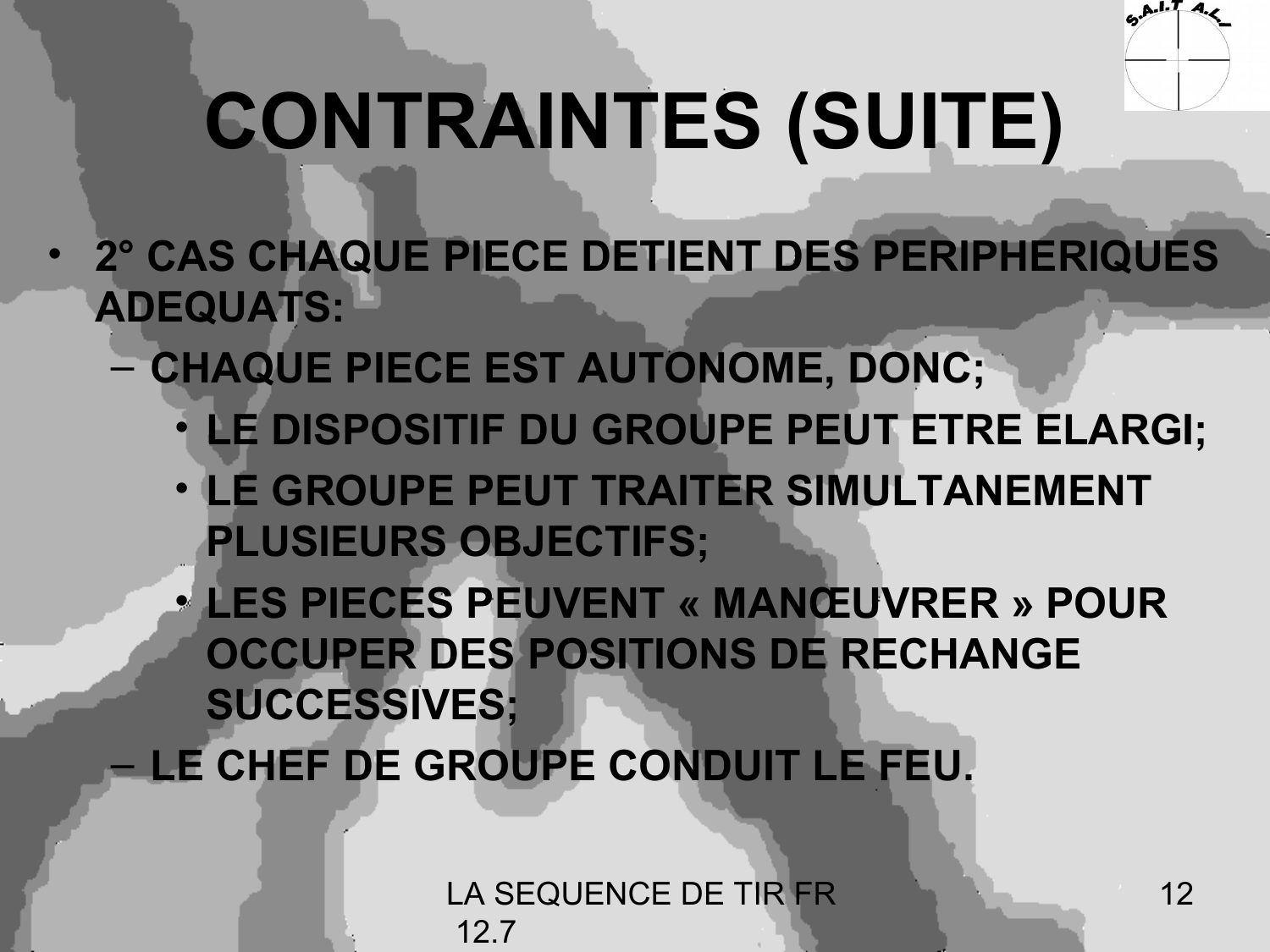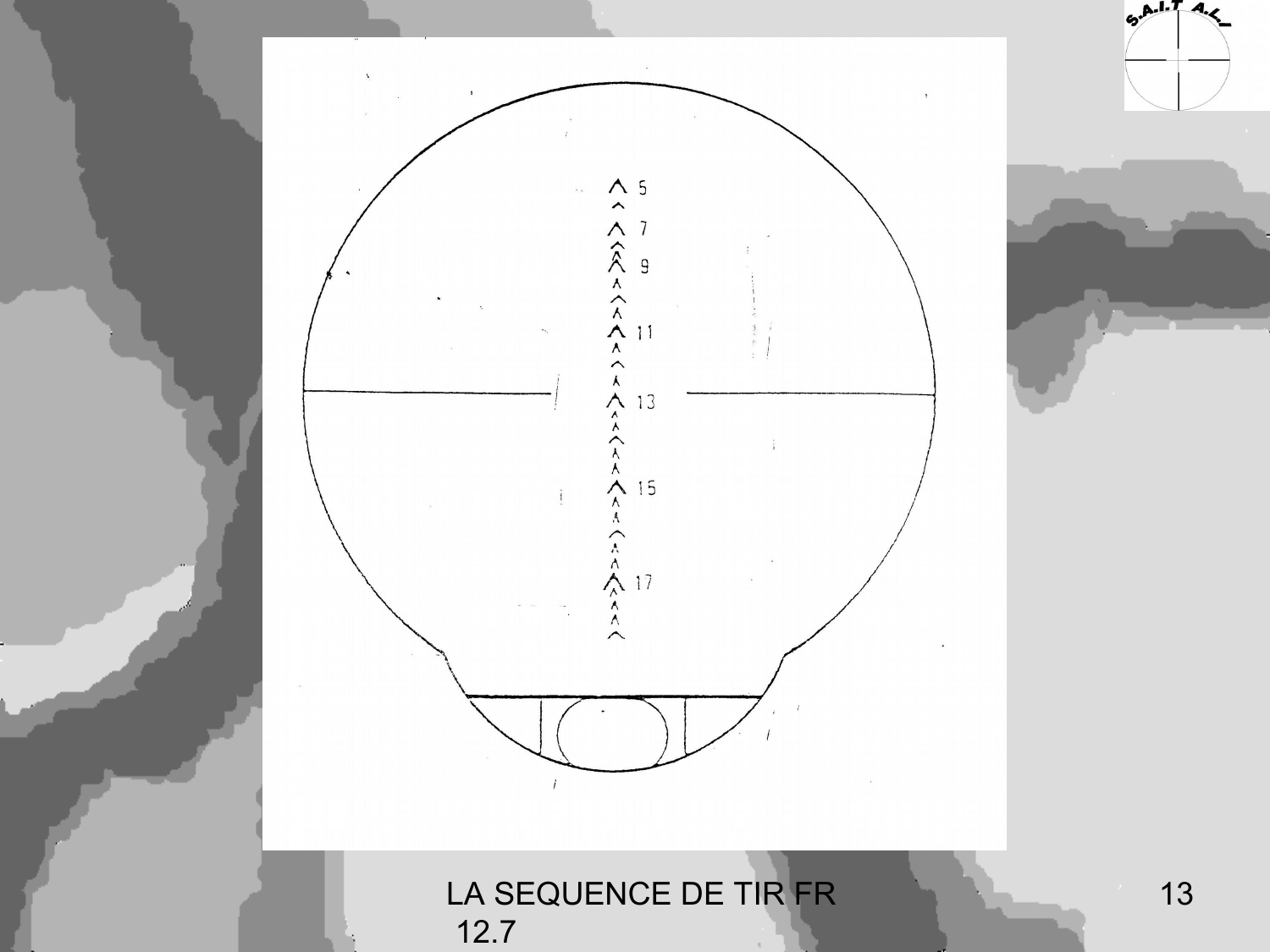## **LES SALVES**



#### • **SALVE 1:**

– **LES 2 PIECES ONT LE MEME OBJECTIF ET TIRENT AU CDT (DIFFERE OU SYNCHRONE) AVEC LES MEMES PARAMETRES (POINT MOYEN).**

### • **SALVE 2**

– **LES 2 PIECES ONT LE MEME OBJECTIF ET TIRENT AU CDT (DIFFERE OU SYNCHRONE) AVEC DES PARAMETRES DIVERGENTS. C'EST LA SOLUTION A RETENIR DANS LE CAS DE TIRS PARTICULIEREMENT DIFFICILES.**

• **SALVE 3**

– **LES 2 PIECES ONT CHACUNE LEUR PROPRE OBJECTIF ET TIRENT AU CDT (DIFFERE OU SYNCHRONE).**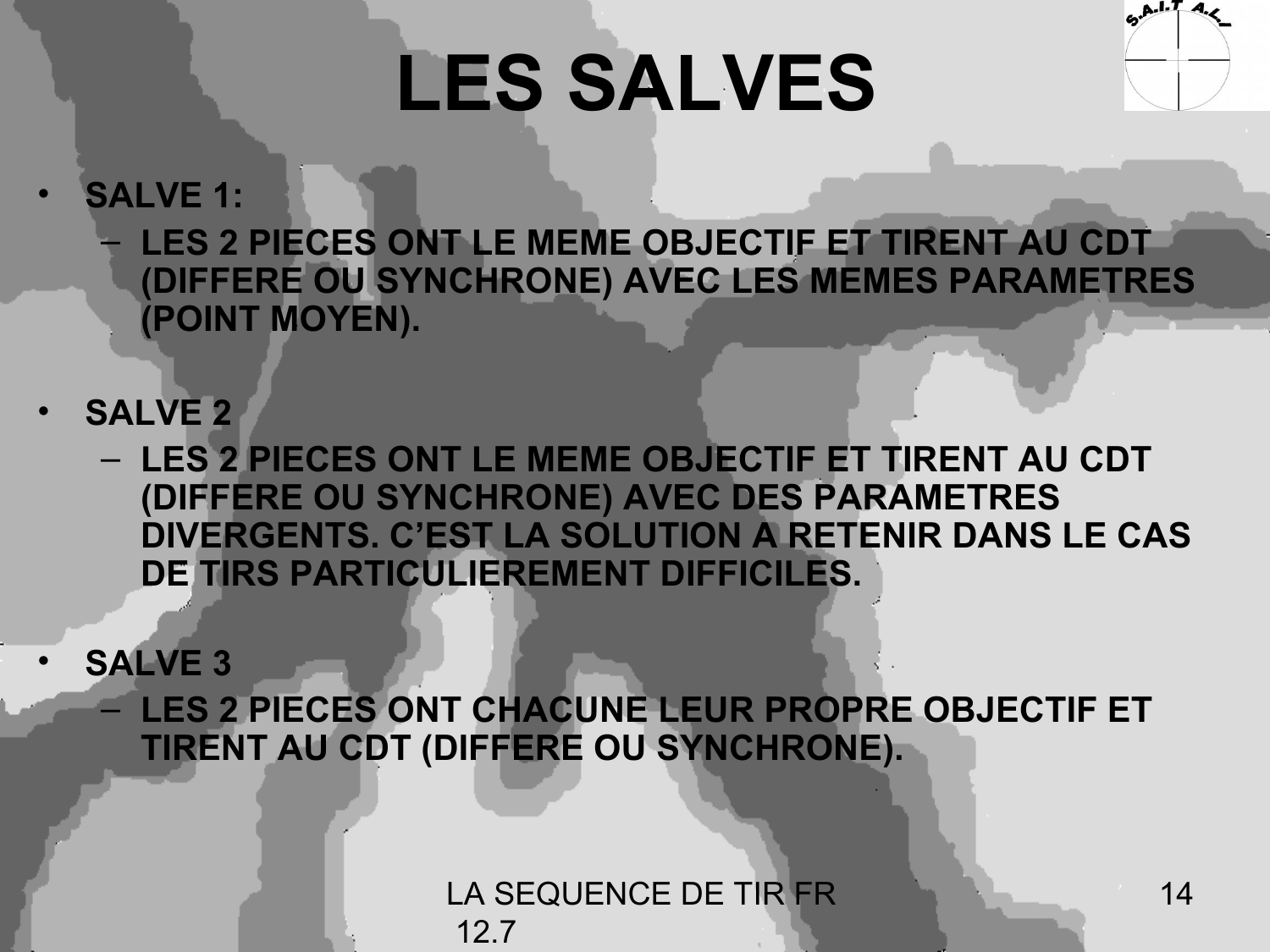

# **LES SALVES (SUITE)**

• **LES SALVES 1 & 2 CONVIENNENT DANS TOUT LES CAS.**

• **LA SALVE N° 3 NE PEUT CONVENIR QUE DANS LE CAS N°2.**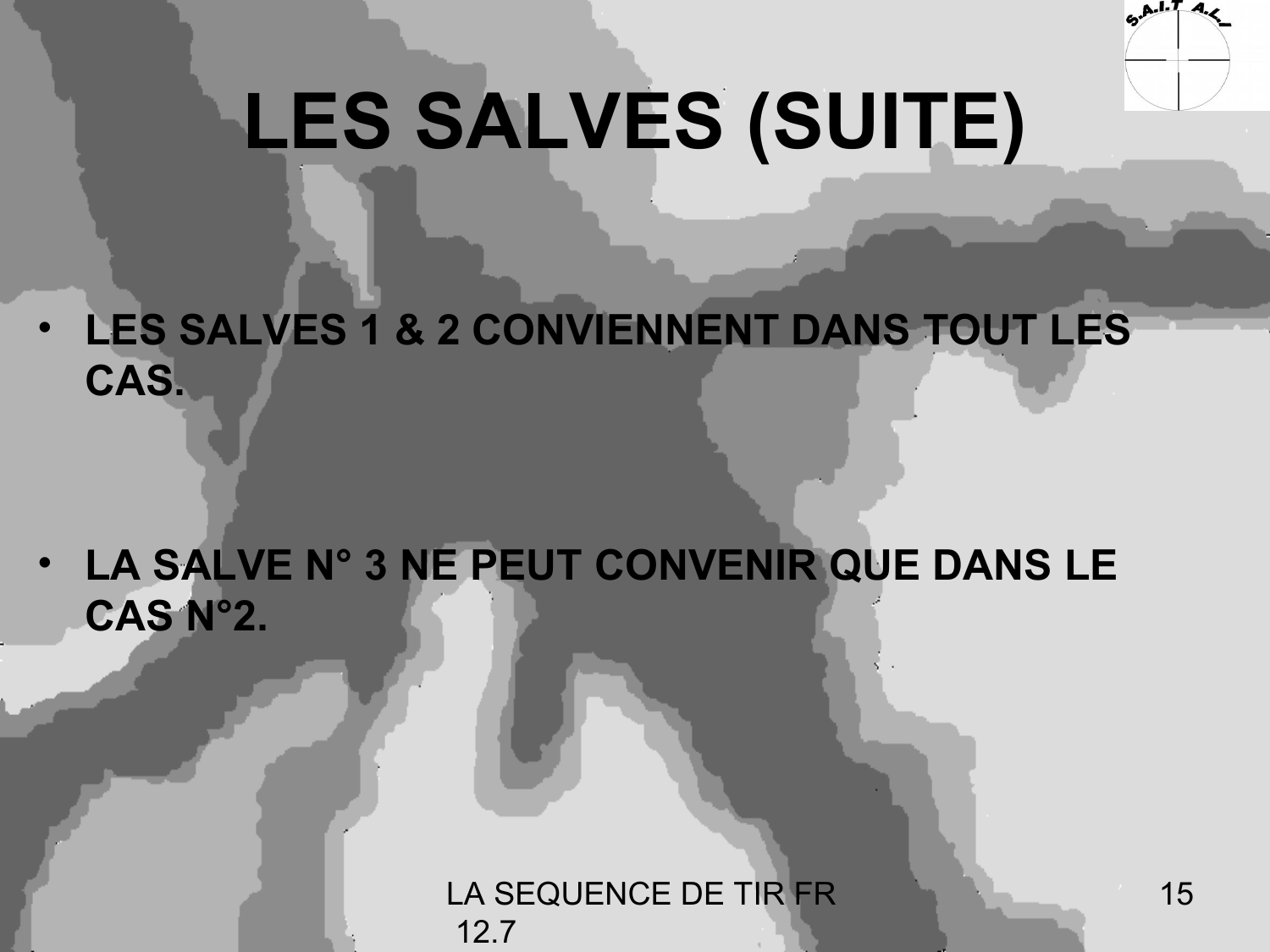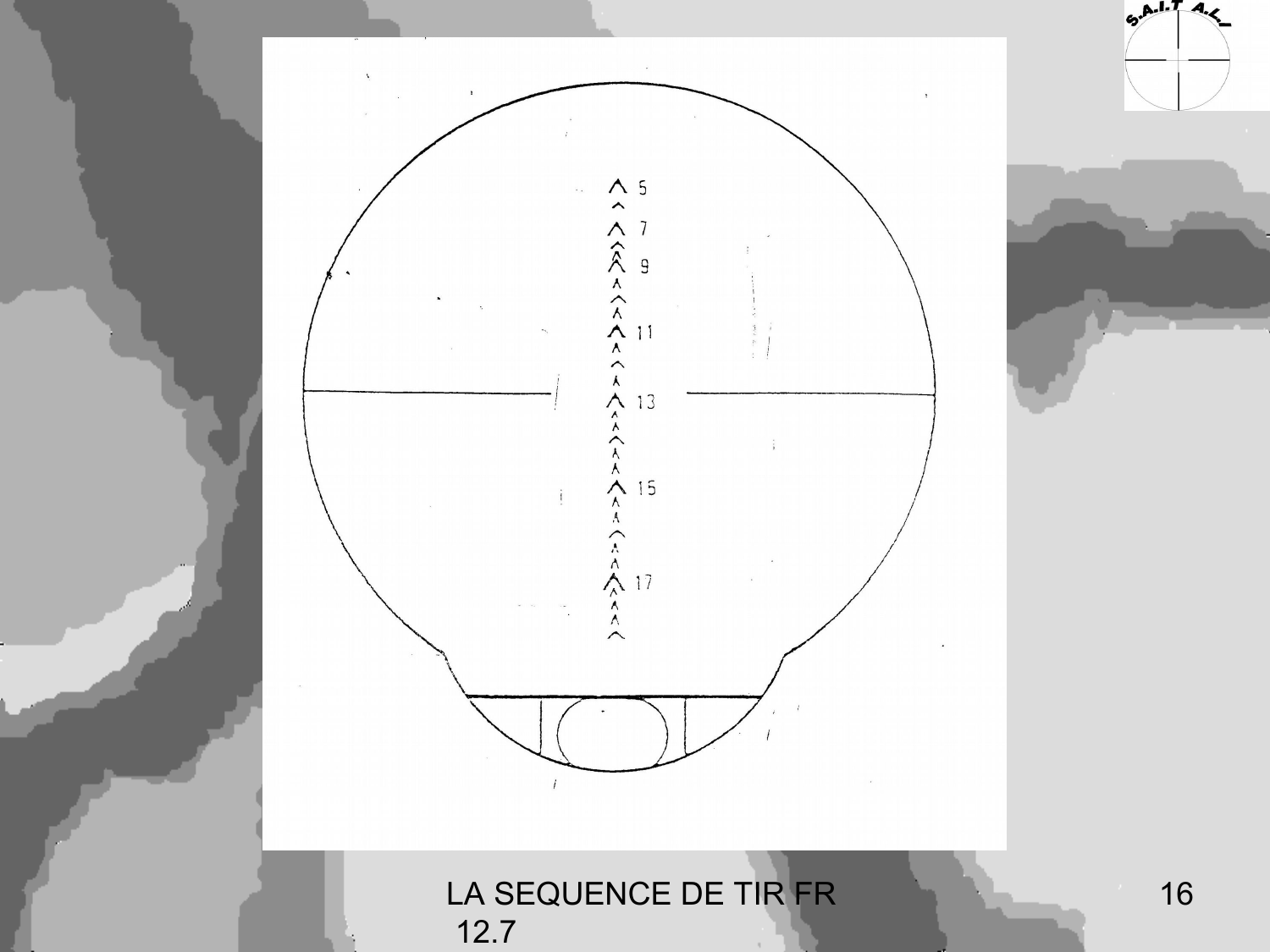

# **LE TIR SYNCHRO**

- **LE TIR SYNCHRO DOIT REPONDRE AUX CRITERES SUIVANTS:**
	- **DISSIMULER LA PRESENCE DE PLUS D' UNE PIECE AFIN DE CONSERVER L' EFFET DE SURPRISE;**
	- **TIRER SUR UN OBJECTIF CLE PARTICULIEREMENT DIFFICILE ET FUGITIF;**
- **MAIS IL NE PERMET PAS LA CORRECTION BUT EN RAISON DE L' ARRIVEE SIMULTANNEE DES COUPS.**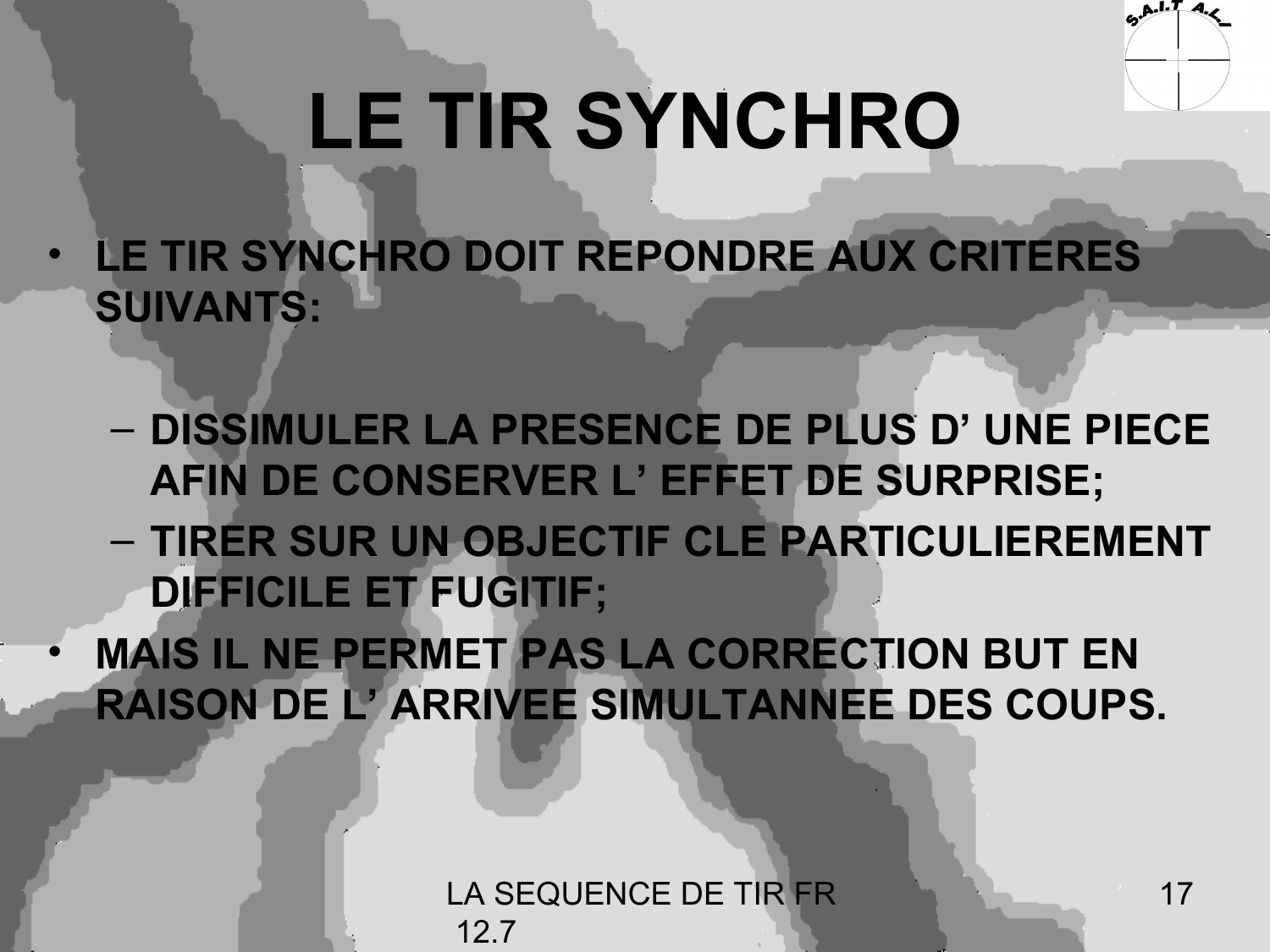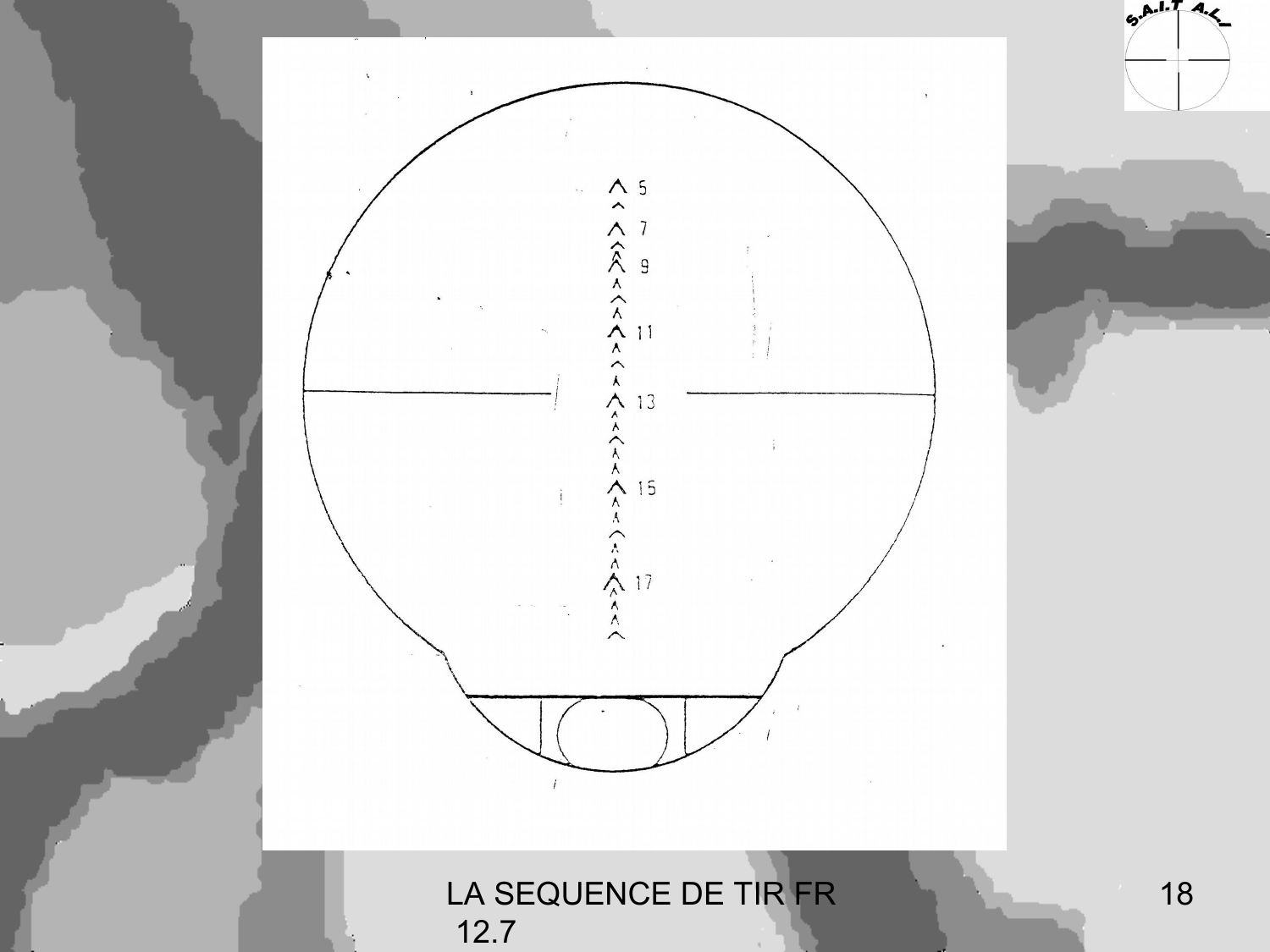### **LE TIR DIFFERE**

- **DANS LE CAS OU PERSISTE DES DIFFICULTES A EVALUER LES PARAMETRES SUIVANTS:**
	- **DISTANCE;**
	- **AEROLOGIE;**
	- **SITE.**
- **IL EST POSSIBLE DE DIFFERE LE TIR DES PIECES POUR CELA:**
	- **CHAQUE PIECE AFFICHE LES MEMES PARAMETRES;**
	- **1 PIECE TIR SUR L' OBJECTIF;**

– **APRES OBSERVATION LA 2° PIECE EFFECTUE SON TIR APRES PRISE EN COMPTE DES CORRECTIONS.**

• **SALVE 2 AU CDT PIECE PAR PIECE MAIS AVEC DES PIECES PROCHES L' UNE DE L' AUTRE.**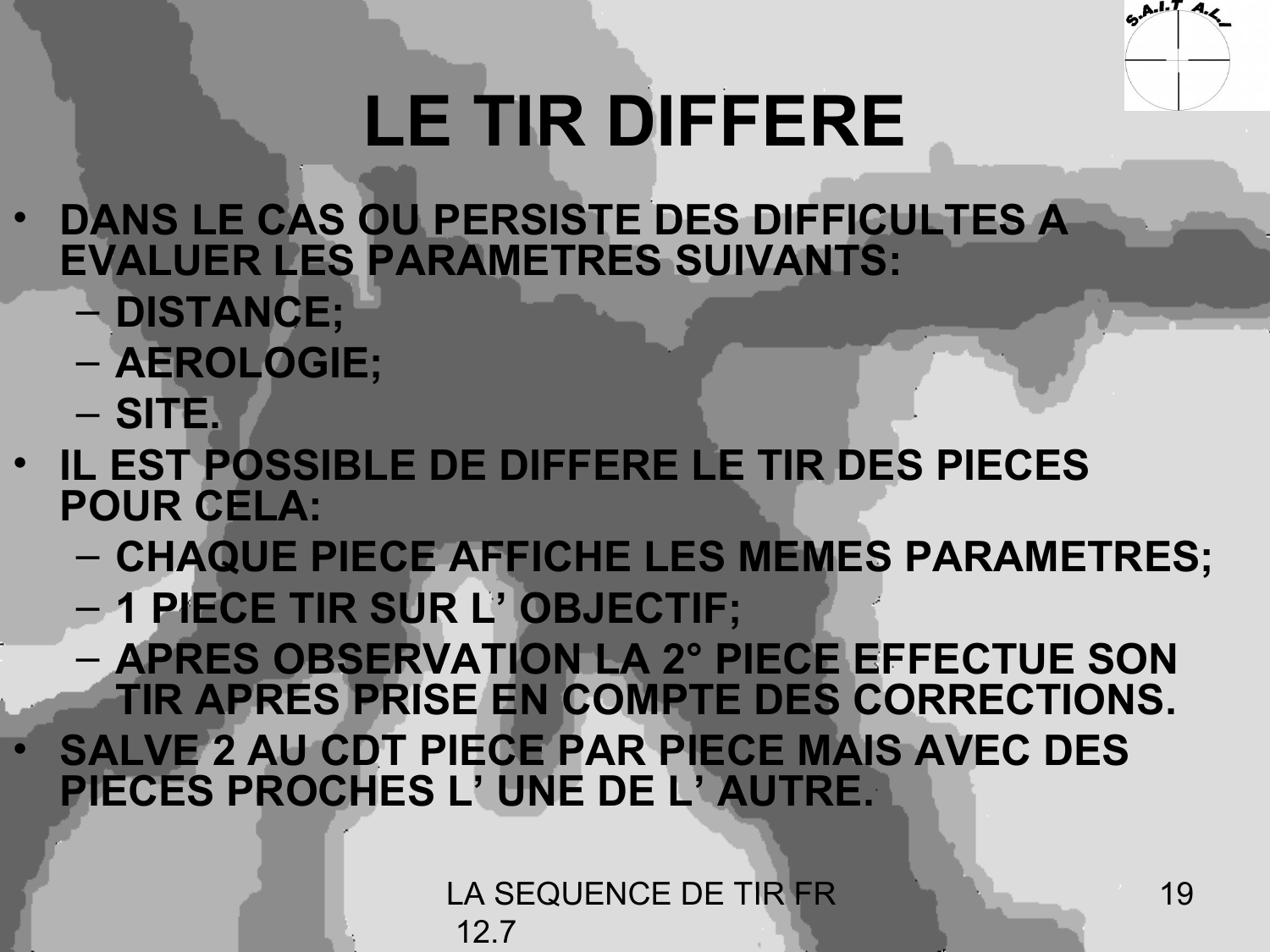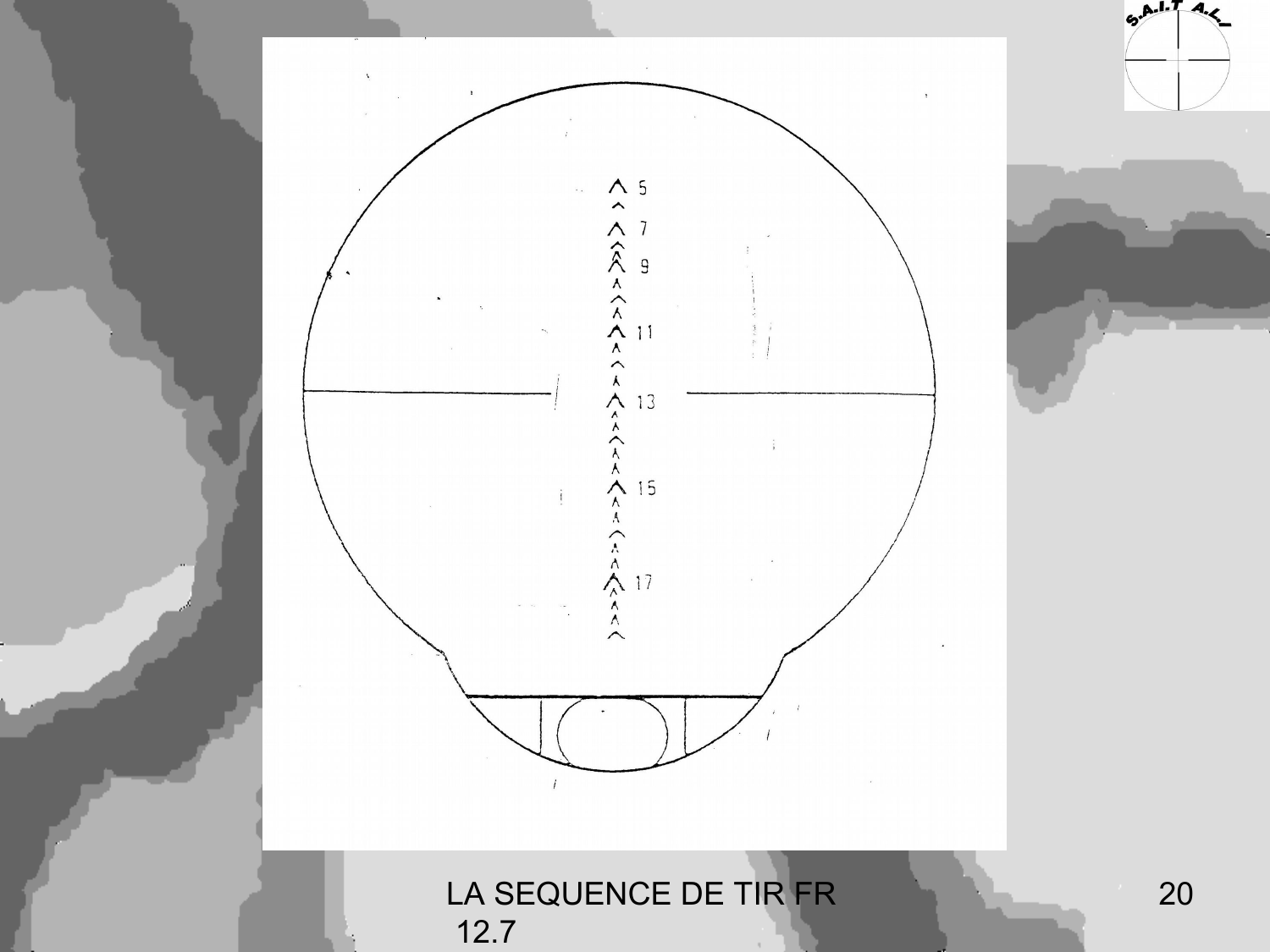

### **ROLE DE LA PIECE**

- **ASSURER LA DESTRUCTION OU LA NEUTRALISATION DE L' OBJECTIF AUX ORDRES DU CDG OU A L' INITIATIVE.**
- **ROLE DU CDP**
- **ROLE DU TIREUR**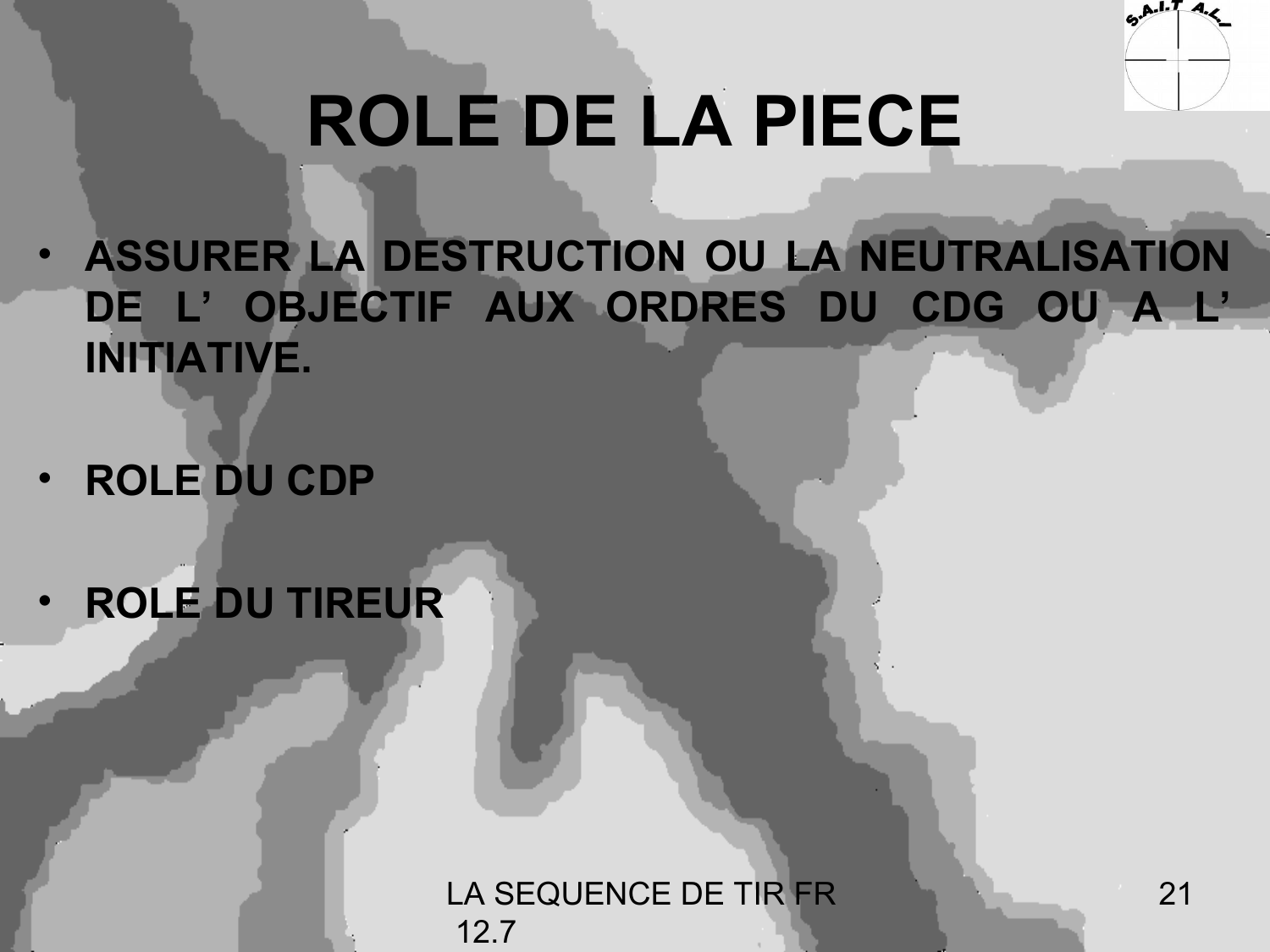### **ROLE DU CDP**





•**CALCULER ET FAIT AFFICHER PAR LE TIREUR SUR LA LUNETTE LES ELEMENTS DANS L' ORDRE DU TABLEAU.**

•**OBSERVE AVEC PRECISION LES COUPS POUR EN CALCULER LES CORRECTIONS.**

•**FAIT AFFICHER LES CORRECTIONS NECESSAIRES**

LA SEQUENCE DE TIR FR 12.7

22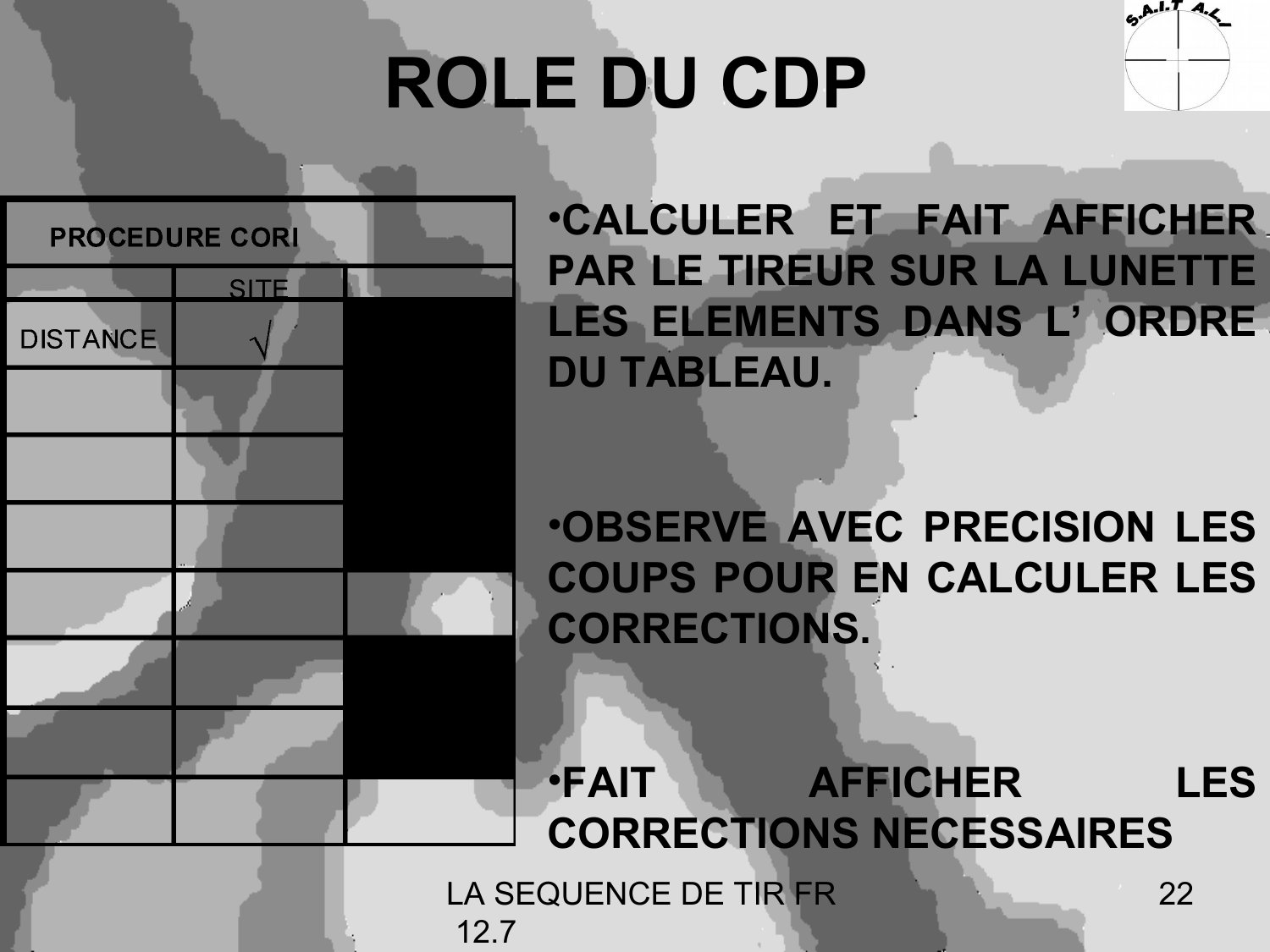# $6<sup>A-1.7</sup>$

### **ROLE DU TIREUR**

- **PHASE PREPARATOIRE:**
	- **OCCUPATION DE L' EMPLACEMENT DE TIR OU DU POSTE DE TIR;**
	- **PLACEMENT PAR RAPPORT A LA CIBLE.**
- **SEQUENCE PROPREMENT DITE**
	- **EPAULER DE L' ARME;**
	- **PRISE DE POSITION, TASSEMENT;**
	- **PRISE DE CONTRÔLE DE LA LIGNE DE MIRE;**
	- **PRISE DE LA VISEE, PREPARATION DE LA DETENTE;**
	- **ACTION FINE ET PROGRESSIVE DU DOIGT QUI DETERMINE LE DEPART DE COUP;**
	- **TENUE;**
	- **ANALYSE;**
	- **RELACHEMENT SANS FAIRE DE CHANGEMENT DE POSITIONS;**
		- **EVENTUELLEMENT CORRECTIONS ET MEME PROCEDURE POUR LE(S) COUP(S) SUIVANT(S).**